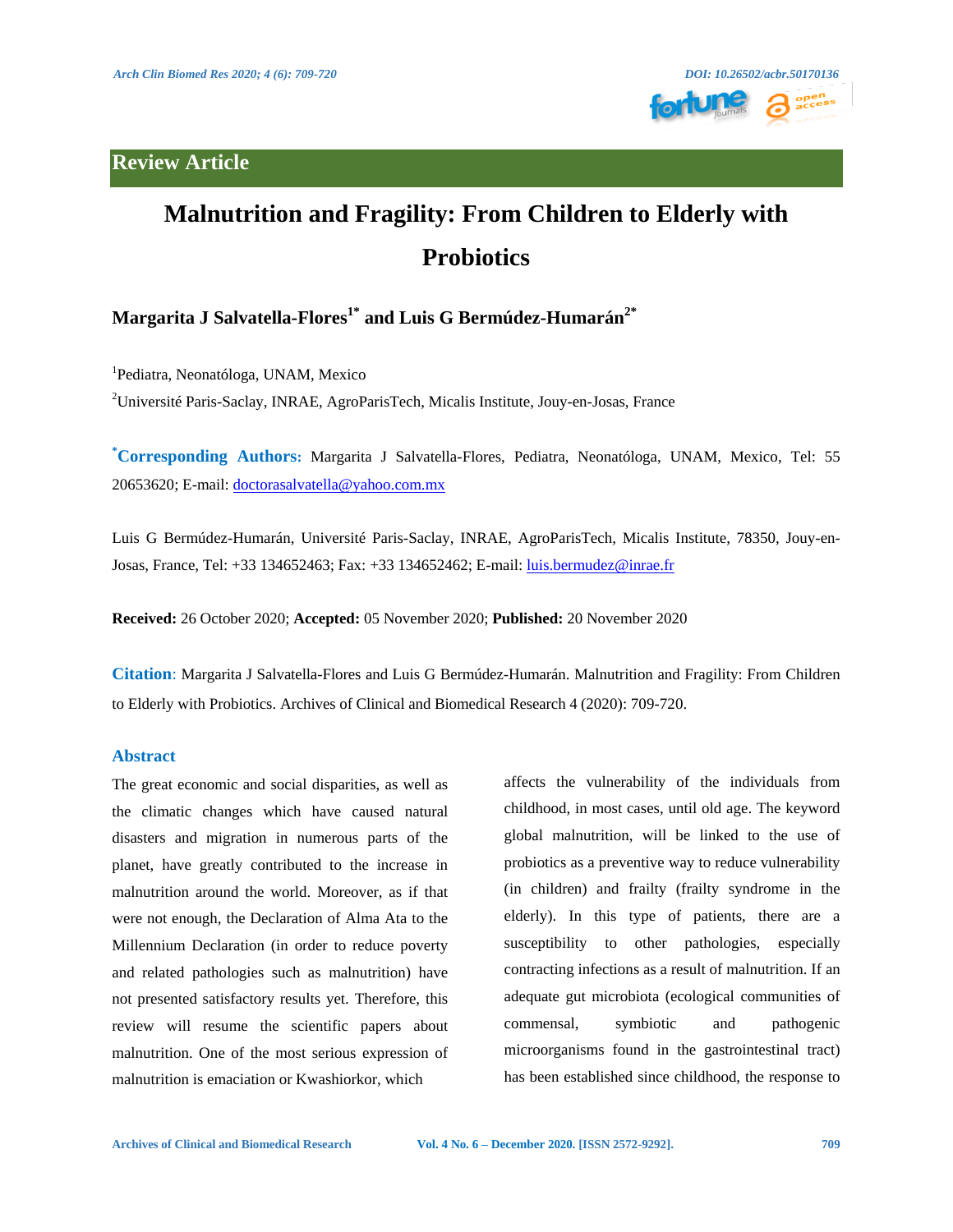medical treatments and recovery in the elderly stage would probably be better and therefore it would reduce the possible complications and disabling sideeffects, of a timely manner. The risk of malnutrition coupled with the frailty syndrome, with a history of a poor microbiota during childhood, can make it difficult for the patient to recover and even lead to death. In contrast, the administration of probiotics can make the intervention timelier and avoid severe complications, even with a fatal outcome.

**Keywords:** Malnutrition; Elderly; Frailty; Kwashiorkor; Microbiota; Probiotics

## **1. Introduction**

According to the World Health Organization (WHO), the United Nations General Assembly, in 2016, declared the "United Nations Decade of Action on Nutrition 2016-2025" (WHO, 2020), in which, the doors are opened to join efforts against any form of malnutrition, including malnutrition from childhood to that of the elderly in both genders [1-3]. In this review, we summarize the bibliography (made by reviewing international databases) about world malnutrition and probiotics use, which emphasizes fragility and malnutrition during the elderly and their prevention with probiotics from childhood. Forty-one articles with the words "malnutrition in the world and probiotics" were reviewed in the PubMed database. Five articles were discarded because they were not related to the topic. The search was supplemented, reviewing 60 articles in total. Malnutrition in childhood is briefly mentioned to explain why it should be prevented at this stage, depending on the intestinal microbiota, with a view to old age and the importance of the indication of the use of probiotics in a timely manner [1]. The great economic and social inequalities worldwide, as well as the climatic changes that have caused disasters and migrations in many places of the planet, have contributed to the increase in malnutrition throughout the world. From this perspective, this review will summarize malnutrition, with a particular emphasis to emaciation or Kwuashiorkor, the most serious expression of malnutrition. In malnourished patients, there is susceptibility to other diseases, especially to contracting infections and developing other noninfectious pathologies, derived from malnutrition, for which the intestinal microbiota plays an important role.

### **2. Epidemiology**

#### **2.1 Malnutrition in childhood**

Malnutrition [4] is a situation in which there is an imbalance of energy, macro and micronutrients that affect the health of the individual, due to a poor intake of them or a deficit in their absorption, causing an inadequate energy metabolism. In addition, excess consumption of nutrients causes obesity, which is the other extreme of malnutrition, consequently generating disease [4]. The United Nations Children's Fund (UNICEF) [5], the World Health Organization (WHO) [5] and the World Bank (WB) [5], in 2017, reported: "155 million children under 5 years of age who were stunted in 2016 and 52 million were wasted, of which 17 million were severely wasted. "However, in the 2020 edition [6], the reports have a slight decrease in the previous figures, but now increasing one more range, that of obesity. The quote verbatim says [6]: "144 million children under 5 are stunted, 47.0 million children under 5 are wasted, of which 14.3 million are severely emaciated and 38.3 million are overweight "(UNICEF) [6]. In both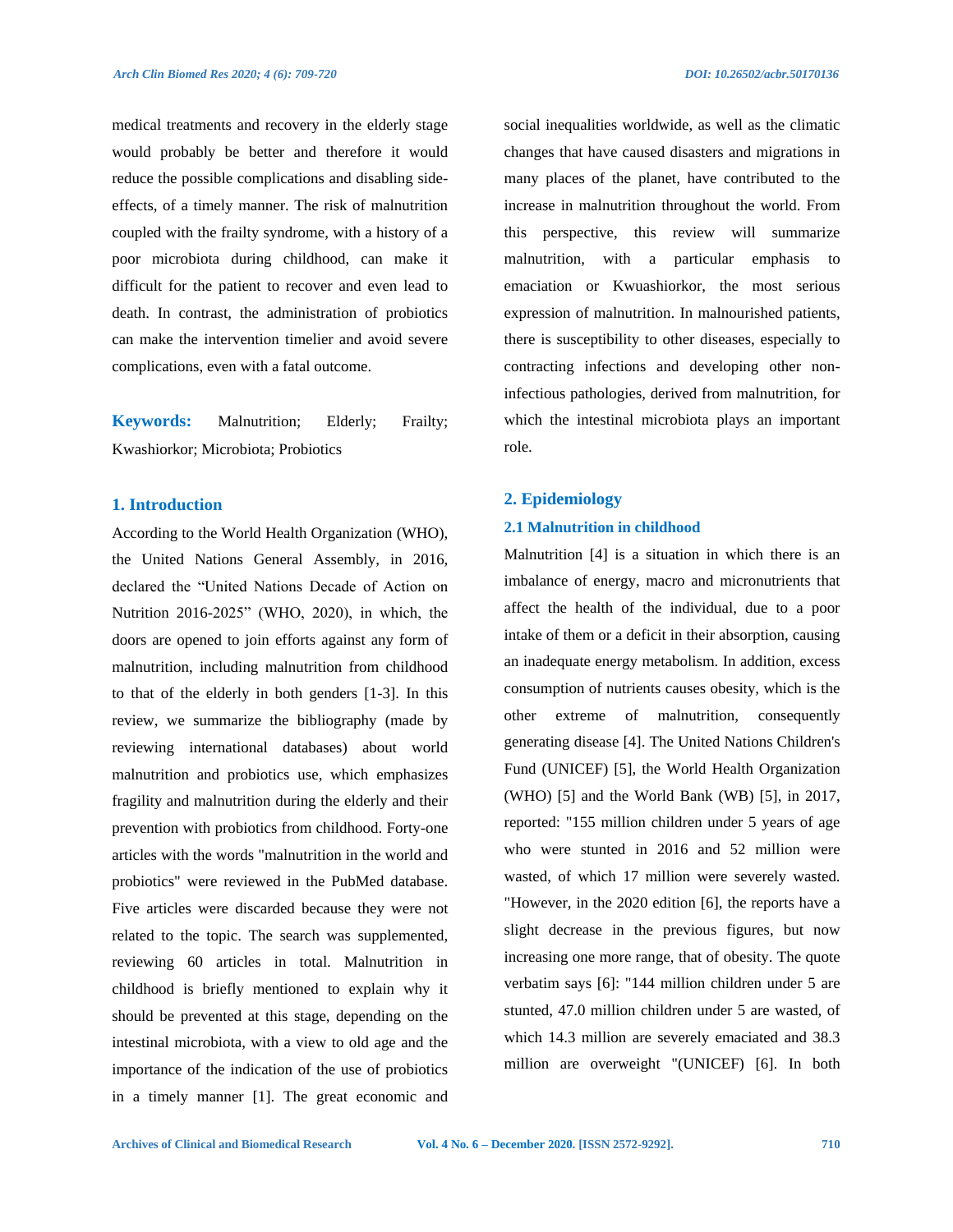children and the elderly, malnutrition [7] is significantly related to low socioeconomic status [7]. Protein-caloric malnutrition, called Marasmus [8], is clinically characterized by loss of muscle mass and adipose tissue, with large-appearing eyes due to the thinness of the muscle and adipose tissue. Patients are listless, irritable, and their skin is flabby. In malnutrition characterized as Kwashiorkor [8], in addition to the loss of protein that is even more important than the general loss of calories present in marasmus, there is a state of hypoalbuminemia and hemodilution, which generates edema and may present anasarca. Several organs present atrophy, hepatic steatosis (fatty liver) and oral fissures, immunodeficiency and concomitant infections. Chronic malnutrition causes a state of chronic inflammation, alterations in neuronal maturity with specific involvement of the cognitive area and concomitant metabolic alterations [8].

Children under 5 years of age [9] suffer the worst and most serious forms of severe malnutrition, which includes malnutrition resulting from long-term poverty [10], including maternal and child malnutrition, due to poor hygiene conditions and sanitation, a shortage of nutrients, as well as exposure to infections and environmental aggressions. Environmental malnutrition in children leads them to a state of vulnerability, which can lead to death [9- 10].

It is well known that from the birth of the human body, there is also bacterial colonization, which strengthens the immune response and allows the maturation of various organs and systems [11]. The role of the microbiota through its metabolites, against toxic agents through fermentation, constitutes an important defense for the host since childhood [11]. After birth, the intestinal microbiota acquires its more or less fixed constitution [12], in the host, after 3 years of age, if it does not suffer any alteration due to other causes [12]. This link between microorganisms and the gut microbiota is relevant for the maturation of many functions of their organs and systems [13], as well as for the behavior and maturation of the nervous system. Therefore, all these functions are bioadaptive in co-participation with nature through the intestinal microbiota, being reflected in old age [13].

Malnutrition manifested since childhood [14], has some determining factors to delay linear growth in children with severe to moderate diarrhea. From very early stages of life there is an opportunity to prevent linear growth retardation [14], since malnutrition can cause serious consequences such as the lack of immune defenses against a pathogen that causes diarrhea and that will probably trigger a delay in growth [14]. In Bangladesh, Sánchez et al. [15], publish domestic factors associated with the presence of Campylobacter. They found that Campylobacter is negatively associated with the growth of children between 12 and 21 months of age, as well as with the use of antibiotics and treated water [15]. According to the United Nations Children's Fund (UNICEF) [16] and the World Health Organization (WHO) [17], there is a "decrease in the prevalence of stunting." In a study on the prevalence of stunting [18], it is mentioned that it decreased from 39.7% in 1990 to 22.2% in 2017. However, Asian and sub-Saharan African children presented [19], stunting in a third of all children [16-19].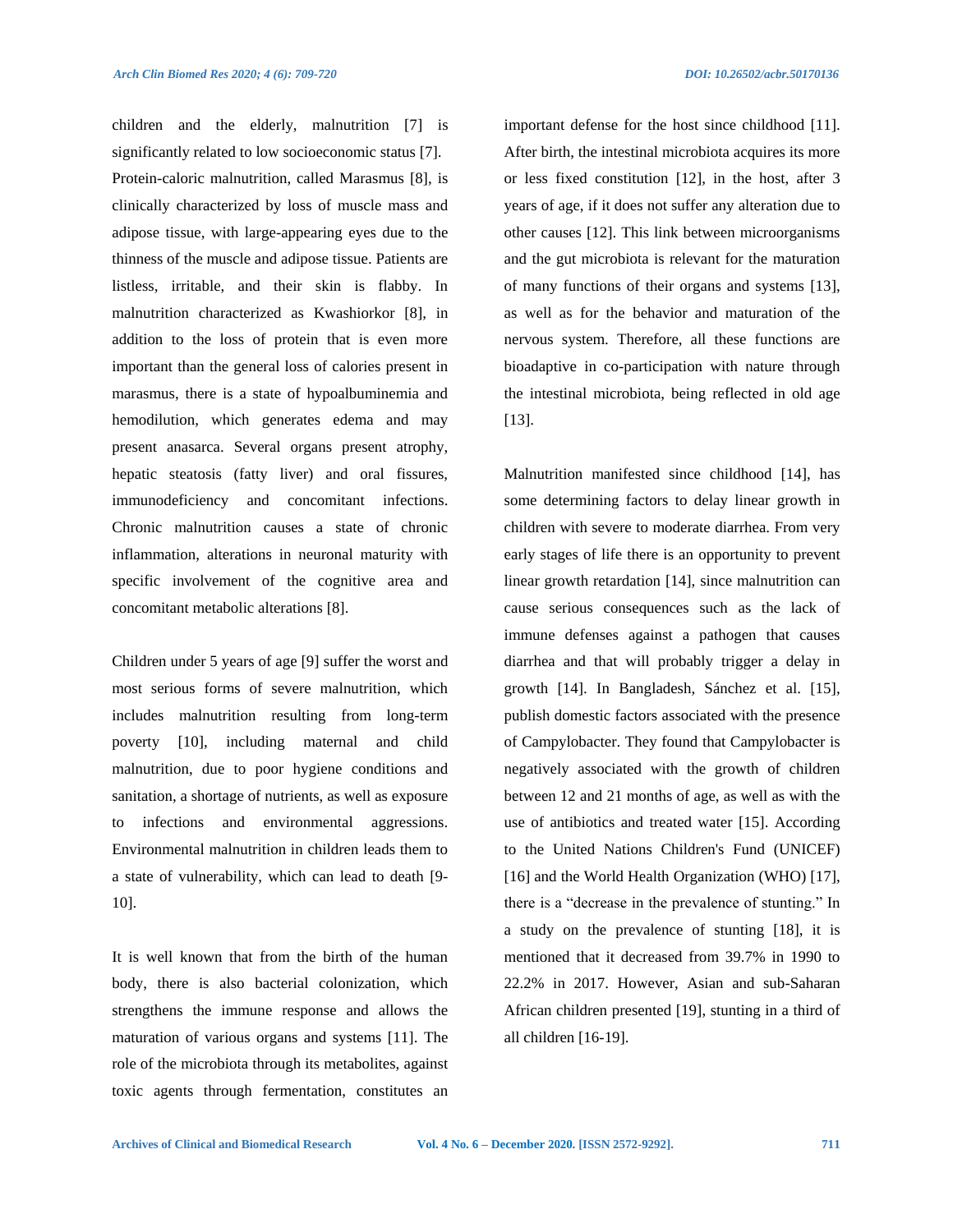2, Covid 19 [19-26].

The transformation of the planet has been seen with climate change and subsequent infections with various viruses [19, 20], HIV, Zicca, Ebola, etc. Also infestations by parasites, or by bacilli such as Tubercusosis [21], gastrointestinal infectious diseases [22-25] and more recently the Coronavirus, Sars-Cov

In general, Reiten and Bremer [19], raise multiple questions about malnutrition and decreased growth and wonder why some individuals have it and others do not, and about the role of inflammation, immunity and the intestinal microbiome.

#### **2.2 Malnutrition and frailty in older adults**

It is known that malnutrition [27] is widespread throughout the world, including elderly individuals, since the population of the elderly over 65 years now occupies 8.5% of the world population, but with the eve of double in 2050 [27]. On the other hand, in the elderly, malnutrition constitutes a great vulnerability, over a deteriorated immune system. The "frailty" in the elderly or Frailty Syndrome [28], is defined as a state of low organic reserve of the individual in the senile stage, due to aging, associated with the decrease in the functions of multiple organs and systems, therefore that the ability to respond to aggressive factors, internal and external, is also diminished [28]. Frailty denotes vulnerability generated by multiple diseases, among them, frequently as a basis, malnutrition and other disabilities due to age [28]. Both situations, malnutrition and frailty, cause a significant deterioration of vital functions for one's own health [29], susceptible to infection, which in most cases, has a fatal outcome [29].

An association of approximately 80% [30] has been found between protein-energy malnutrition and frailty in adults over 80 years of age. 15% of older adults in the United States [31] present fragility or vulnerability when falling ill, which in most cases triggers disability. Globally, the range is 3.5% to 27% [30, 31]. Malnutrition in the elderly [30, 32] occurs 15% in outpatients, 35%-65% in hospitalized patients, 24%-74% in institutionalized frail elderly [30, 32]. The prevalence differs in the different countries of the European Union [33], for example, in Spain it is 15.2%, but in Switzerland it is 37.7%, and it is associated with other factors but is highly variable between each country [33].

Furthermore, the "Frailty Syndrome" presents alterations in cognition and psychosocial deterioration [34]. Vulnerability in the elderly causes the loss of the functions of their organs and systems, which at the time of infection [35], are more susceptible to infection and have a higher risk of dying. However, the intervention of an adequate microbiota is correlated with a better immune response to influenza vaccination [34, 35]. It is important to know the main causes of vulnerability or "frailty" in older people, to control them and, if possible, prevent them [36]: "i) neurological control ii) mechanical performance iii) energy metabolism" [36].

Considering this situation and the global increase in malnutrition problems, as well as a much larger demographic explosion [36, 37], it is estimated that by the year 2050, the world population of adults over 60 years of age will increase from 900 million to 2000 million, that is, it will be 22% of the world's population. We must consider in the future what our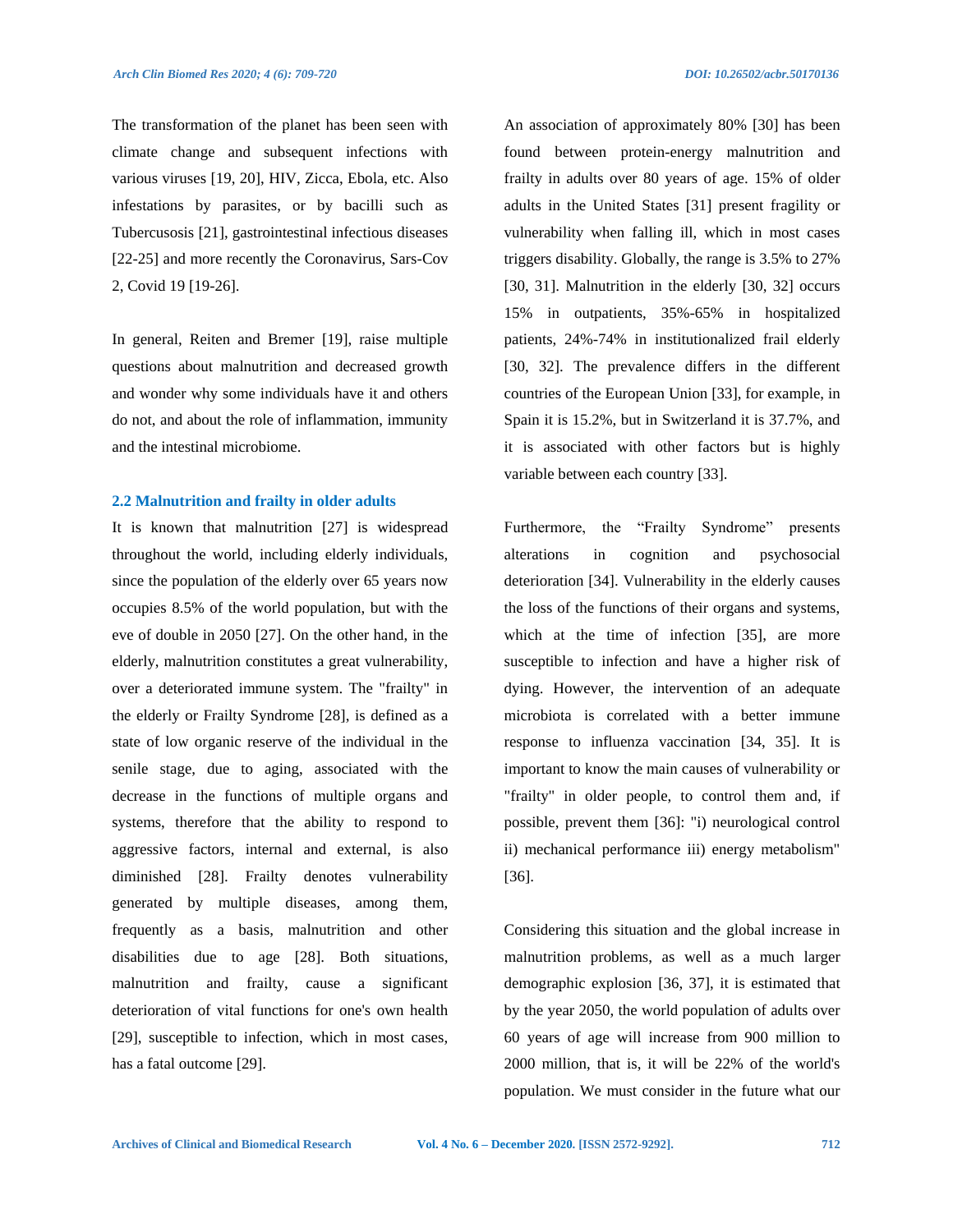position should be regarding the prevention of these 3 factors that surround frailty due to malnutrition in old age [36, 37]. If we analyze these concepts in depth, from the neurological point of view, we know that there are diseases of the elderly, such as neurodegenerative diseases [38, 39], among them, Alzheimer's disease (AD) or Parkinson's disease (PD), which have a preclinical antecedent in the conformation of the intestinal microbiota, several years before manifesting in senescence. Up to 20 to 30 years before the onset of the clinical manifestations of neurodegeneration [38-40].

On the other hand, we have updated knowledge on the salutogenic effects of some bacteria of the intestinal microbiota [41], and of certain prevalent pathogens in it, which block normal physiological and metabolic pathways in the processing of some metabolites, giving rise to pathways erratic in protein formation and therefore in a defective accumulation of amyloid protein in specific areas of the brain, specifically in neurodegenerative diseases, such as Alzheimer's disease (AD), Parkinson's disease (PD), multiple sclerosis (MS), amniotrophic lateral sclerosis (ALS), which certainly involve serious motor disability problems, almost in all of them. In AD and PD [41], cognitive, sensory and non-sensory disabilities such as gastroparesis also occur. (Friedland and Chapman) [41].

There are 5 characteristic elements [42-44] of frailty in the elderly: i) weakness, slowness, exhaustion, low activity and weight loss; ii) fragility in mechanical performance, as a consequence of malnutrition and the series of concomitant degenerative pathologies during senescence, exacerbated in neurodegenerative problems; iii) the energy metabolism of the elderly is vulnerable, since both in malnutrition and in senescence, there are significant alterations in it, most of the time creating a state of inflammation [42], secondary to malnutrition and deterioration of the immunity, as well as atrophy. They also have a decrease in bone quality, secondary to osteoporosis [45], frequent at that age, so the fear of suffering repetitive falls causes fear to move, to avoid consequences and this in turn causes another series of complications [42-45].

### **2.3 Microbiota and intestinal inflammation**

The human body [46] is the host of millions of microorganisms, among which are bacteria, viruses, fungi, archaea and protozoa, which constitute important ecological groups, where approximately  $10^{13}$  to  $10^{14}$  number of bacteria reside, of which approximately 1000 species, constitute the intestinal microbiota. Said microbiota generally remains stable; however, internal and external changes to the body, often secondary to a catastrophe such as malnutrition [46], or infectious processes, can lead to significant dysbiosis that in turn generate other types of pathologies [46]. Approximately [47], up to 30% of the energy from indigestible proteins and carbohydrates, upon reaching the colon, can be digested by anaerobic bacteria, due to the action of the enzymes that they release, so they can be metabolized and absorbed. In the state of malnutrition, where nutrient intake is low [47], are released, especially proteins, cytokines, tumor necrosis factor (TNF), IL-1 and IL-6. During stress [47], adipose tissue recruits immune cells, creating an inflammatory process that generates metabolic alterations [47].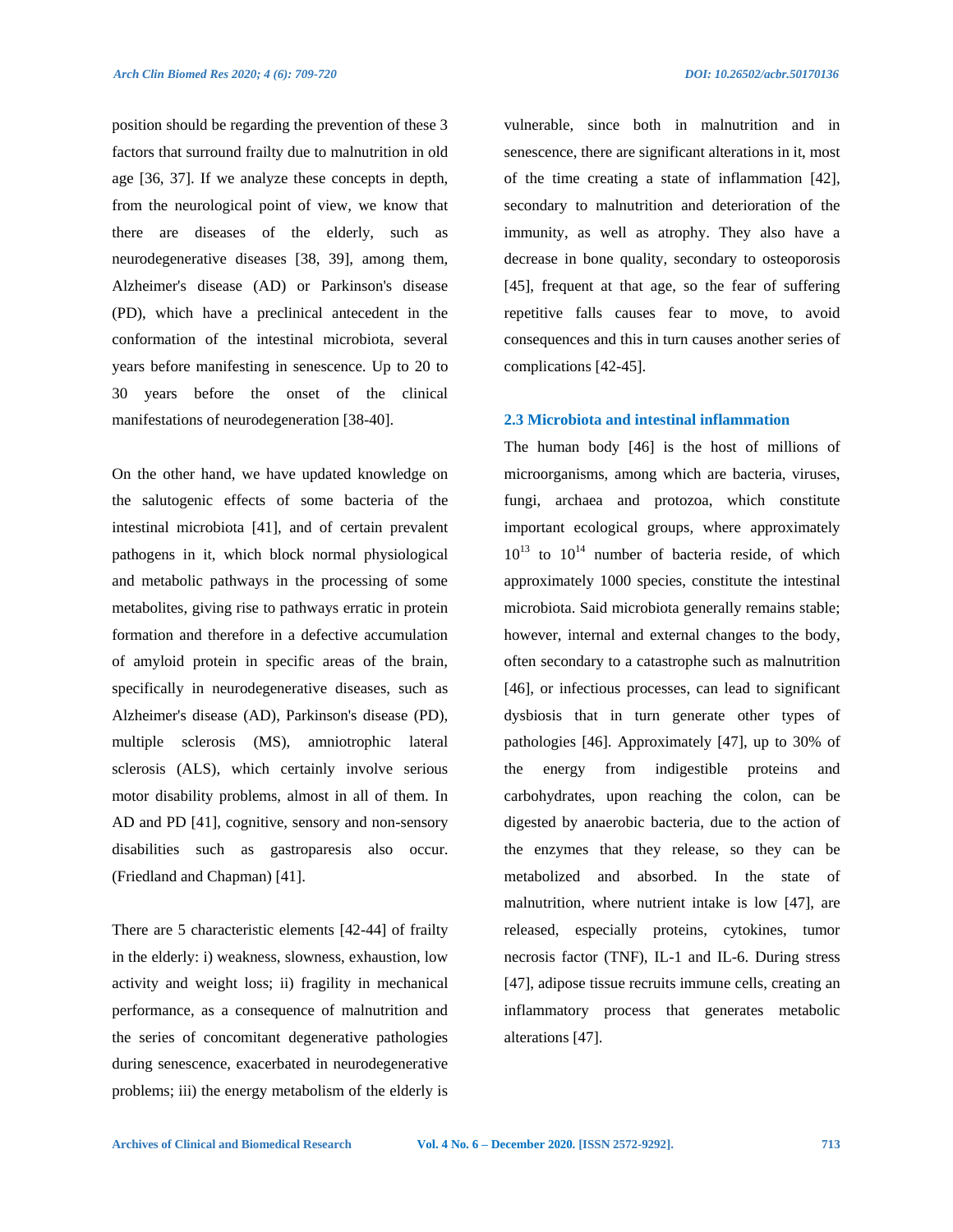Protein malnutrition generates [48]: hypoproteinemia, hypoalbuminemia, hypoglycemia, growth retardation and generalized edema. Furthermore, not only protein deficiency causes Kwuashiorkor, but also dysbiosis of the intestinal microbiota, which causes alterations in the lining of the intestinal epithelium [48]. By impairing immunity, the malnourished patient is easily infected, leading to acute inflammation, for example, persistent or rotavirus infections, salmonellosis, or parasitic infections, such as amebiasis, which in turn cause intestinal malabsorption [48].

# **2.4 Microbiota and childhood and its impact on senescence**

Gopalakrishna [49], states that at birth, depending on the route of delivery (vaginal or cesarean section), Bacteroides and Lactobacillus, (vaginal) or Enterobacteriaceae, Enterococcacea (cesarean section) may prevail. Bacteroides and Firmicutes are part of the usual colonization of children 3 years and older, being necessary for the production of short chain fatty acids (SCFA). However, the microbiota can be modified by the type of diet, by the administration of antibiotics and multiple external factors of the environment [49]. The colonization of the intestine by the intestinal microbiota [50] establishes a communication in time with the immune system, which allows in other stages of life, such as senescence, a better defense against external factors that cause the disease, previously mentioned [50]. During senescence [50], immunity is influenced by T-cells, which recognize exogenous antigens such as lipopolysaccharides generated by Gram negative bacteria; IgE immunoglobulins produced by B cells, regulatory T cells, and TLR signaling [50]. Neurodegenerative diseases, to a large extent, have their origin precisely in the alterations of the intestinal microbiota during childhood [41].

### **2.5 Prevention**

With the aforementioned, we can ask ourselves how to prevent dysfunctions secondary to malnutrition in childhood and the dysfunctions of old age, with adequate nutritional support during the first years of life. However, given the lack of it and with it the implantation of dysbiosis, the use of probiotics would facilitate the establishment of an adequate intestinal microbiota, in order to improve the type of microorganisms that can establish survival mechanisms in emerging situations such as malnutrition. It is a fact that there are great deficiencies in the world that have caused alarming numbers of malnutrition in childhood, the problem is that not everyone has the opportunity to regain their health with food and appropriate treatments to improve their functions. Therefore, given the deficiency and the significant damage caused by malnutrition, the administration of probiotics would greatly facilitate a timelier restoration of the intestinal microbiota and therefore the prevention of consequences and complications derived from the same situation, upon reaching the third Age.

Even the application of oral vaccine [51], may be less effective in inducing immunogenesis than the proper intestinal microbiota [51]. The intestinal microbiota administered through probiotics [52, 53], is capable of positively modulating the organic functions of the host and modulate its influence on health and disease [52, 53]. Bacteria with salutogenic effects [54], administered through probiotics, would prevail and benefit the host, preventing or reducing problems health problems that occur in old age, as a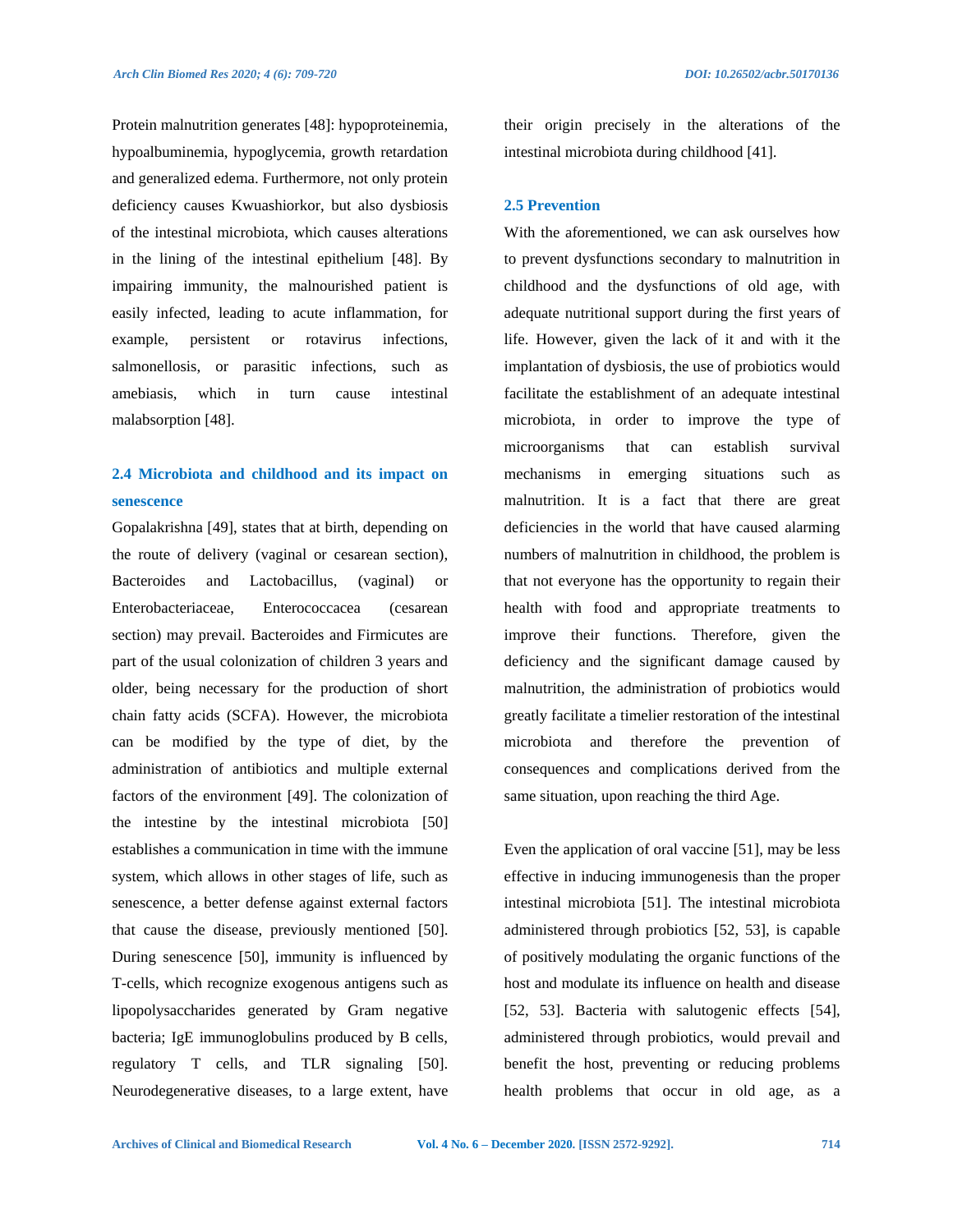consequence of the persistence of an altered intestinal microbiota, of little benefit, installed in the host since childhood [54]. Likewise, the prevalence of pathogenic microorganisms would be transformed, by microorganisms with beneficial effects, within the intestine. This is very important, since once malnutrition is installed, its integral recovery only with diet, would be much more difficult and it would take longer to recover, therefore it would not be effective to recover the decrease in muscle strength and all the Physiological processes to maintain health in balance [54]. This fact would justify the study and administration of probiotics, from infancy to old age, especially in the presence of malnutrition and Frailty Syndrome.

Among the strategies, on interventions to treat frailty syndrome [55], we can find those referring to the care of "frailty" in the elderly, which manifest in such a way that they can be fatal. However, in none of them, the prevention or reduction of the severity of neurodegeneration is mentioned, improving the intestinal microbiota. The use of probiotics is not the only prevention tool to improve the quality of life in adulthood, since there are more tools such as exercise [55], which is another important prevention factor. However, the use of probiotics is one of the most studied and easiest to administer strategies [55].

### **2.6 Gut dysbiosis-related diseases**

Some diseases linked to dysbiosis [56] include several pathologies associated with old age, such as chronic autoimmune and inflammatory diseases, diabetes mellitus and cancer [56]. Some bacteria are able to produce bacteriocins (*eg. Lactobacillus salivarius*), which neutralize the action of pathogen microorganisms such as *Listeria monocytogenes* [57], with the use of antibiotics, during old age. On the other hand, bacteria such as *Enterococcus faecium* and *Kebsiella* create resistance [57], which is why they are immune to antibiotics, colonizing the intestinal lumen in patients with fragility. This pathogenic colonization, hematogenously invades other organs, causing sepsis and, on some occasions, leads to multiple organ failure and death [57].

## **2.7 Microbiome metabolites in the host**

It is said that [58, 59], that approximately 10 million genes make up the gut microbiome. The way in which the intestinal microbiome protects the host is through its different metabolites [58-60], which have effects on it, modifying bile salts, preventing the erosion of the gastrointestinal epithelial barrier, also preventing damage to the DNA. The prevalence of pathogenic microorganisms acts in the opposite direction to the aforementioned forms of prevention. There are many more mechanisms of pathogenic action, in the absence of beneficial microorganisms, that counteract the pathogenic effects, however it will be analyzed in another context [58-60].

### **3. Discussion**

Many questions remain to be resolved, especially in the host's response to the same gut microbiota, which should be strengthened with further studies. There has really been no preventive planning in the administration of probiotics in the elderly, despite the growing increase in this population, neither at the institutional level, nor in the general population, since there has been none since childhood, only in some institutions.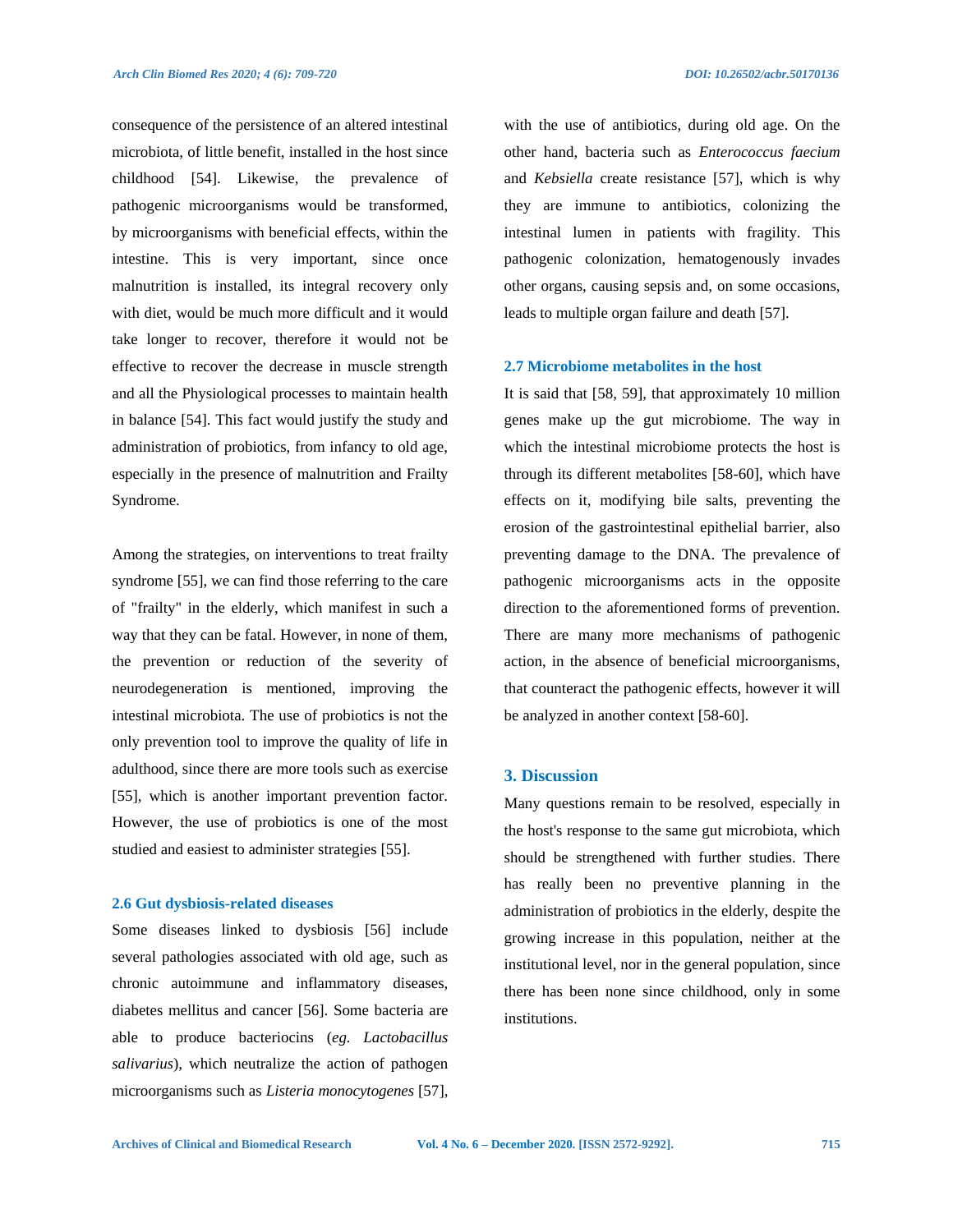### **4. Conclusion**

Malnutrition is increasing in the world. It is characterized by a state of vulnerability in childhood and in the elderly, it generates fragility or frailty syndrome to which many other diseases are added. Malnutrition in adults is closely related to the microbiota established during childhood. Therefore, it is much more efficient and effective to maintain an adequate microbiota from the first stages of life, in order to recover the damage caused by malnutrition in a timely manner, preventing morbidity and mortality at this stage of life. The older adult represents our living history, not the end of its history. As we know and understand more, the total importance of the individual throughout its life cycle, both human and microorganisms, we will understand more about the bioadaptive bond of life. Respect for nature, the environment, the human being and knowledge are essential to achieve a better evolution.

### **References**

- 1. https://www.paho.org/hq/dmdocuments/201 2/Alma-Ata-1978Declaracion.pdf.
- 2. https://www.onu.org.mx/agenda-2030/objetivos-de-desarrollo-del-milenio/.
- 3. https://www.who.int/es/news-room/factsheets/detail/malnutrition.
- 4. Siddiqui F, Salam RA, Lassi ZS, Das JK. The Intertwined Relationship between malnutrition and poverty 8 (2020): 453.
- 5. United Nations Children's Fund, World Health Organization and World Bank Group. Joint Child Malnutrition Estimates 2017. WHO; 2017.
- 6. https://www.who.int/news/item/31-03-2020 unicef-who-wb-jme-group-new-data
- 7. Flannery JE, Stagaman K, Burns AR, et al. Gut feelings begin in infancy - the gut metagenome correlates with early environment, care, and behavior. MBio 11 (2020): e02780-19.
- 8. Ibrahim MK, Zambruni M, Melby CL, Melby PC. Impacto de la desnutrición infantil en la defensa y la infección del huésped. Clin Microbiol Rev 30 (2017): 919-971.
- 9. Bhutta ZA, Berkley JA, Bandsma RHJ, Kerac M, Trehan I, Briend A. Severe child malnutrition. Primers Nat Rev Dis 3 (2017): 17067.
- 10. Flannery JE, Stagaman K, Burns AR, et al. Gut feelings begin in infancy - the gut metagenome correlates with early environment, care, and behavior. MBio 11 (2020): e02780-19.
- 11. Bulgart HR, Neczypor EW, Wold LE, Mackos AR. Microbial participation in the development and progression of Alzheimer's disease. Mol Neurodegener 15 (2020): 32.
- 12. Bermúdez H LG, Salinas E, Ortiz GG, Ramirez-Jirano LJ, Morales JA, Bitzer-Quintero OK. From probiotics to psychobiotics: live beneficial bacteria that act on the brain-gut axis. Nutrients 11 (2019): 890.
- 13. Leung K, Thuret s Gut microbiota: a modulator of brain plasticity and cognitive function in aging. Health (Basel) 3 (2015): 898-916.
- 14. Brander RL, Pavlinac PB, Walston JL et al. Determinants of linear growth retardation in children with moderate to severe diarrhea in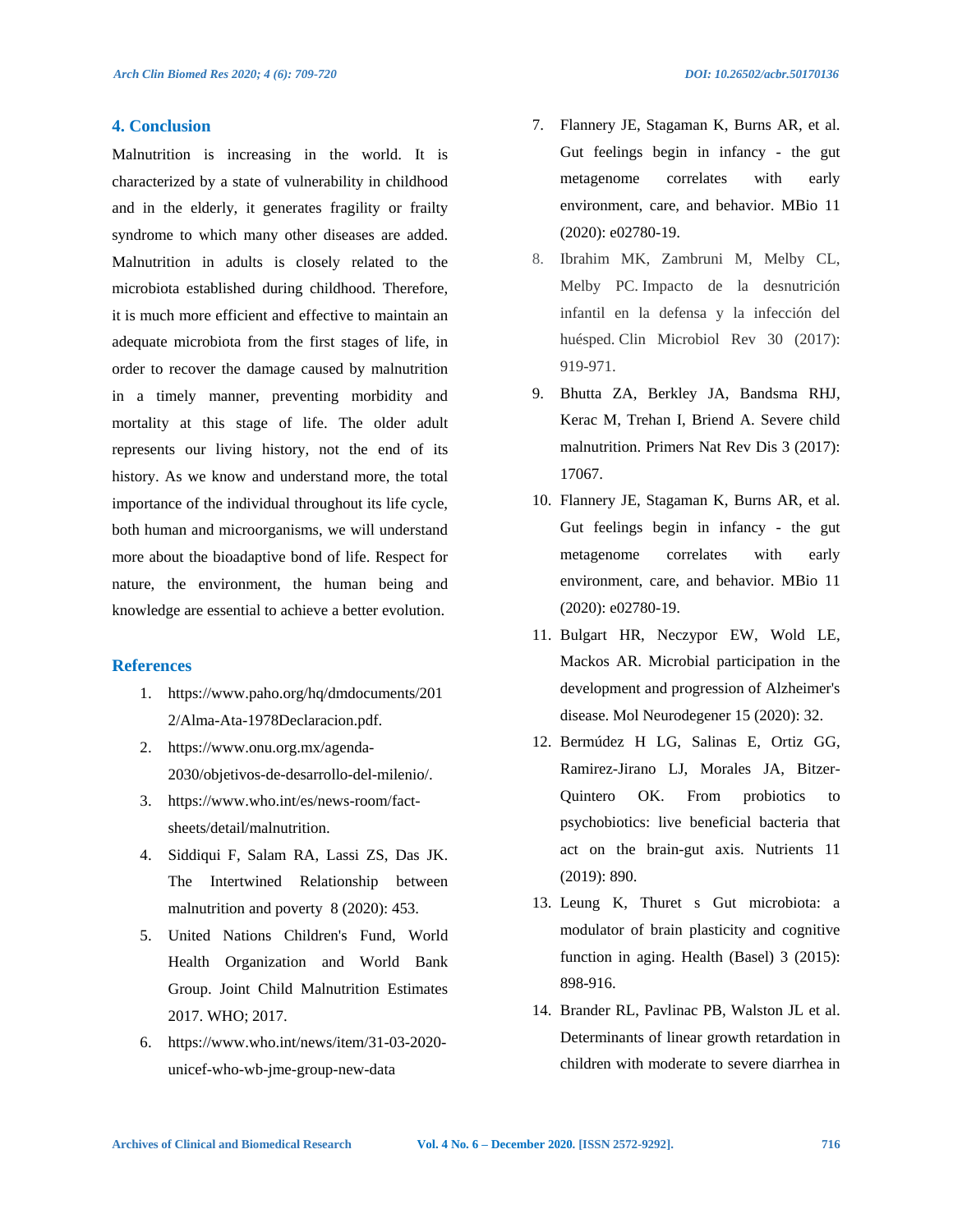the Global Enteric Multicenter Study. BMC Med 17 (2019): 214.

- 15. Sánchez JJ, Alam A, Stride CB, et al. Campylobacter infection and household factors are associated with child growth in urban Bangladesh: an analysis of the MAL-ED study. PLoS Negl Trop Dis 14 (2020): e0008328.
- 16. UNICEF and WHO: World Bank Group Child Malnutrition Estimates: Levels and Trends (2019 Edition) [(cited 2019 Nov 15)]; Available online Prevalence and trends of stunting among preschool-age children, 1990-2020.
- 17. OMS / FAO. Healthy and nutritional properties of powdered milk with live lactic acid bacteria. Córdoba, Argentina: WHO / FAO; 2001
- 18. De Onis M, Blössner M, Borghi E. Public Health Nutr 15 (2012): 142-8.
- 19. Raiten DJ, Bremer AA. Exploring the nutritional ecology of stunting: new approaches to an old problem. Nutrients 12 (2020): 371.
- 20. UNICEF and WHO: World Bank Group Child Malnutrition Estimates: Levels and Trends (2019 Edition) [(cited 2019 Nov 15)]; Available online Prevalence and trends of stunting among preschool-age children, 1990-2020.
- 21. Omoni AO, Ntozini R, Evans C, Prendergast AJ, Moulton LH, Christian PS, Humphrey JH. Child growth according to maternal and child HIV status in Zimbabwe. Pediatric Infect Dis J 36 (2017): 869-876
- 22. Prendergast AJ, Humphrey JH. The stunting syndrome in developing countries.Paediatr Int Child Health 34 (2014): 250-65.
- 23. Tickell KD, Atlas HE, Walson JL. Environmental enteric dysfunction: review of possible mechanisms, consequences, and management strategies.BMC Med 17 (2019): 181.
- 24. Villapol S. Gastrointestinal Symptoms Associated With COVID-19: Impact on the Gut Microbiome. Transl Res August 20, 2020.
- 25. Crane RJ, Jones KD, Berkley JA.Environmental enteric dysfunction: an overview. Nutr Bull food. 36 (2015): S76- 87.
- 26. Owino V, Ahmed T, Freemark M, Kelly P, Loy A, Manary M, Loechl C. Environmental enteric dysfunction and growth retardation in global child health. Pediatrics 138 (2016).
- 27. He W, Goodkind D, Kowal P. An Aging World: 2015. In: Bureau USC, editor. International Population Reports, P95 / 16-1. Washington, DC: US Government Publications Office; 2016
- 28. Xue QL. The frailty syndrome: definition and natural history.Clin Geriatr Med 27 (2011): 1-15
- 29. Dwyer JT, Gahche JJ, Weiler M, Arensberg MB. Detection of malnutrition and frailty in older adults living in the community: update and next steps. J Community Health 45 (2020): 640-660.
- 30. Verlaan S, Ligthart-Melis GC, Wijers JLJ, Cederholm T, Maier AB, de van der Schueren MAE. High prevalence of physical frailty among malnourished older adults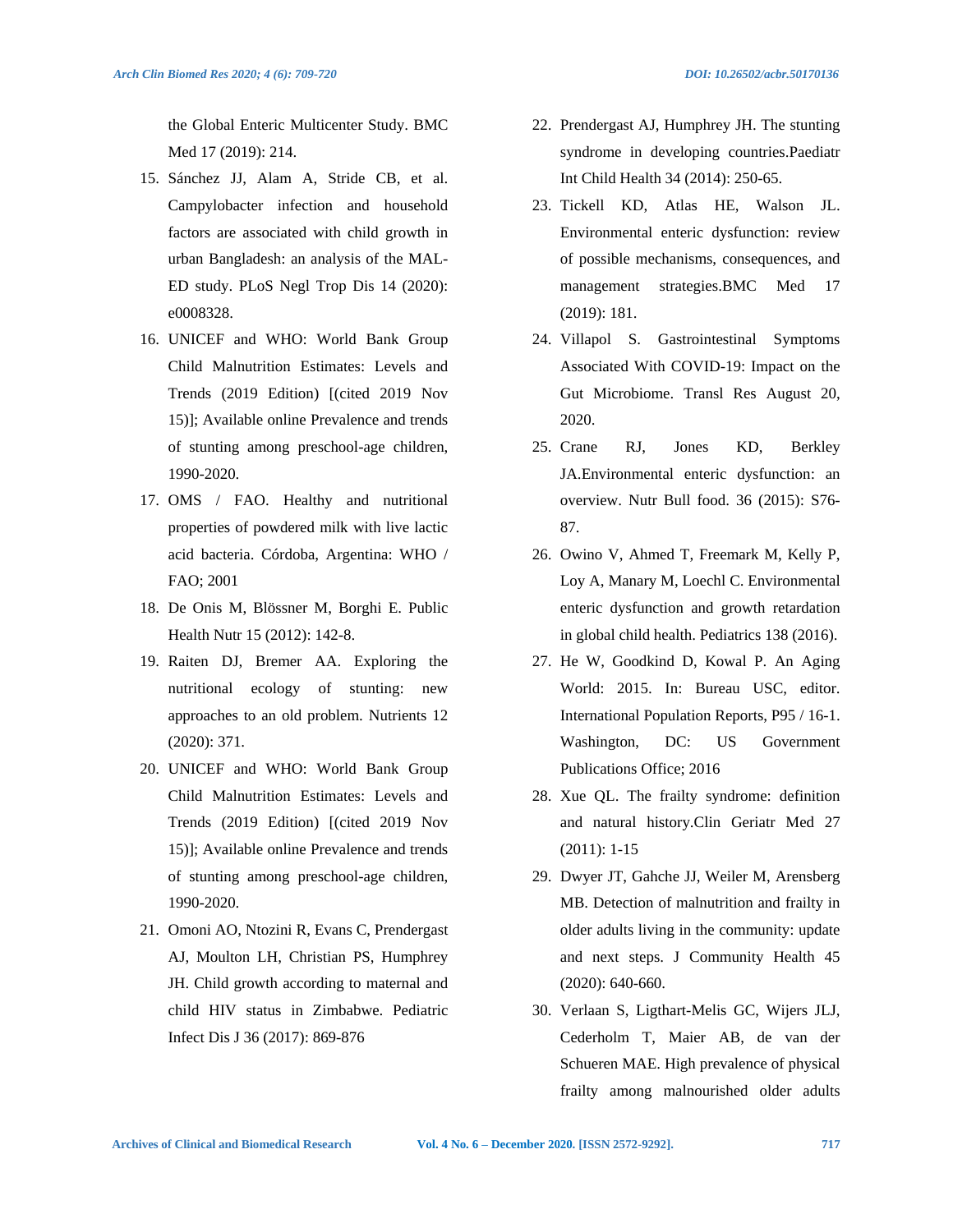living in the community: a systematic review and meta-analysis. Journal of the American Association of Medical Directors 18 (2017): 374–382.

- 31. Bandeen-Roche K, Seplaki CL, Huang J, Buta B, Kalyani RR, Varadhan R, Xue QL, Walston JD, Kasper JD Fragility in Older Adults: A Nationally Representative Profile in the United States. J Gerontol A Biol Sci Med Sci 70 (2015): 1427-34.
- 32. Marco J, Barba R, Zapatero A, Matía P, Plaza S, Losa JE et al. Prevalence of the notification of malnutrition in the departments of internal medicine and its prognostic implications. Clin Nutr 30 (2011): 450–4.
- 33. Leij-Halfwerk S, Verwijs MH, van Houdt S, Borkent JW, Guaitoli PR, Pelgrim T, Heymans MW, Power L, Visser M, Corish CA, de van der Schueren MAE; MaNueL Consortium. Prevalence of protein-energy malnutrition risk in European older adults in community, residential and hospital settings, according to 22 malnutrition screening tools validated for use in adults ≥65 years: A systematic review and meta-analysis. Maturitas 126 (2019): 80-89.
- 34. Gordon SJ, Baker N, Kidd M, Maeder A, Grimmer KA. Pre-frailty factors in people aged 40 to 75 living in the community: opportunities for successful aging. BMC Geriatr 20 (2020): 96.
- 35. Bartley JM, Zhou X, Kuchel GA, Weinstock GM, Haynes L. Impact of age, caloric restriction, and influenza infection on the mouse gut microbiome: an exploratory study of the role of age-related microbiome

changes in responses to influenza. Front Immunol 8 (2017): 1164.

- 36. Buchner DM, Wagner EH. Preventing frail health. Clin Geriatr Med 8 (1992): 1-17
- 37. https://www.who.int/features/factfiles/agein g/ageing\_facts/en/
- 38. Peng B, Yang Q, Joshi R B, et al. Role of alcohol consumption in Alzheimer's disease, Parkinson's disease, and amyotrophic lateral sclerosis. Int J Mol Sci 21 (2020): 2316.
- 39. Ma Q, Xing C, Long W, Wang HY, Liu Q, Wang RF. Impact of microbiota on central nervous system and neurological diseases: the gut-brain axis. J Neuroinflammation 16 (2019): 53.
- 40. Nagpal R, Neth BJ, Wang S, Craft S, Yadav H. The modified Mediterranean ketogenic diet modulates the gut microbiome and short-chain fatty acids in association with markers of Alzheimer's disease in subjects with mild cognitive impairment. EBioMedicine 47 (2019): 529-542.
- 41. Friedland RP, Chapman MR. The role of microbial amyloid in neurodegeneration.Neurological deterioration in these elderly patients, linked to a chronic history of dysbiosis, in turn generates frailty syndrome. PLoS Pathog 13 (2017): e1006654.
- 42. Fried LP, Walston J. Frailty and Failure to Thrive. In: Hazzard WR, et al., Editors. Principles of Geriatric Medicine and Gerontology 4 (1998): 1387-1402.
- 43. Walston J, Buta B, Xue QL. Frailty Detection and Interventions: Considerations for Clinical Practice. Clin Geriatr Med 34 (2018): 25-38.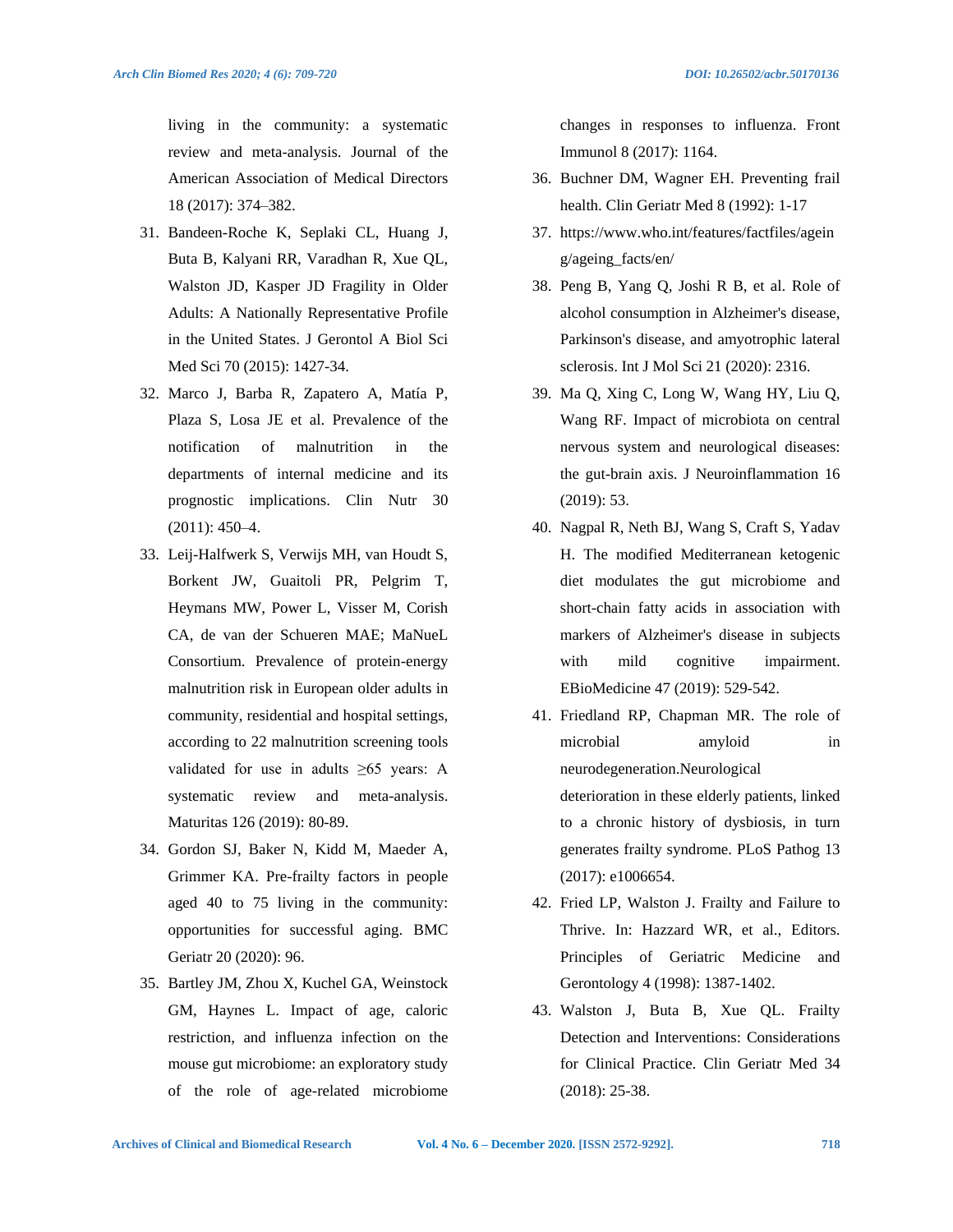- 44. Kamada N, Seo SU, Chen GY, Núñez G. Role of the intestinal microbiota in immunity and inflammatory diseases. Nat
- 45. Amarilla DF, Roncero MR, Lavado GJ, Toribio FR, Morán G J, López EF. Quality of life after hip fracture: a 12-month prospective study. Peer J 8 (2020): e9215.

Rev Immunol 13 (2013): 321-35.

- 46. Kim D, Zeng MY, Núñez G. The interaction between host immune cells and the intestinal microbiota in chronic inflammatory diseases. Exp Mol Med 49 (2017): e339.
- 47. Grant RW, Stephens JM. Fat in flames: influence of cytokines and pattern recognition receptors on adipocyte lipolysis. Am J Physiol Endocrinol Metab 309 (2015): E205-E213.
- 48. Vlasova AN, Paim FC, Kandasamy S, et al. Protein malnutrition modifies innate immunity and gene expression by intestinal epithelial cells and human rotavirus infection in neonatal gnotobiotic pigs.mSphere 2 (2017): e00046-17.
- 49. Gopalakrshna KP, Mano TW. Influence of breast milk on the neonatal gut microbiom. Nutrientes 12 (2020): 823.
- 50. Gensollen T, Iyer SS, Kasper DL, Blumberg RS. How colonization by microbiota in early life shapes the immune system. Science 352 (2016): 539-544.
- 51. Parker EP, Ramani S, Lopman BA, et al. Causes of impaired oral vaccine efficacy in developing countries. Future Microbiol 13 (2018): 97-118.
- 52. Nataraj BH, Ali SA, Behare PV, Yadav H. Postbiotics-parabiotics: los nuevos horizontes en bioterapia microbiana y

alimentos funcionales. Hecho de células microbianas 19 (2020): 168.

- 53. Sánchez B, Delgado S, Blanco-Míguez A, Lourenço A, Gueimonde M, Margolles A. Mol Nutr Food Res 61 (2017).
- 54. Payette H, Boutier V, Coulombe C, Gray-Donald KJ Benefits of nutritional supplementation in malnourished, frail and free-living older people: a prospective randomized community trial Am Diet Assoc 102 (2002): 1088-95.
- 55. Walston J, Buta B, Xue QL. Frailty Detection and Interventions: Considerations for Clinical Practice. Clin Geriatr Med 34 (2018): 25-38.
- 56. Gómez A. Biomedica 39 (2019):617-621.
- 57. Keith JW, Pamer EG. Recruit commensal microbes to resist antibiotic resistant pathogens. J Exp Med 216 (2019): 10-19.
- 58. Glowacki RWP, Martens EC. In disease and health: Effects of intestinal microbial metabolites on human physiology. PLoS Pathog 16 (2020): e1008370.
- 59. Li J, Jia H, Cai X, Zhong H, Feng Q, Sunagawa S, et al. An integrated catalog of reference genes in the human gut microbiome. Nat Biotechnol 32 (2014): 834- 41.
- 60. Pasolli E, Asnicar F, Manara S, Zolfo M, Karcher N, Armanini F, Beghini F, Manghi P, Tett A, Ghensi P, Collado MC, Rice BL, DuLong C, Morgan XC, Golden CD, Quince C, Huttenhower C , Segata N. Wide diversity of unexplored human microbiomes revealed by more than 150,000 metagenome genomes spanning age, geography, and lifestyle Cell 176 (2019): 649-662.e20.